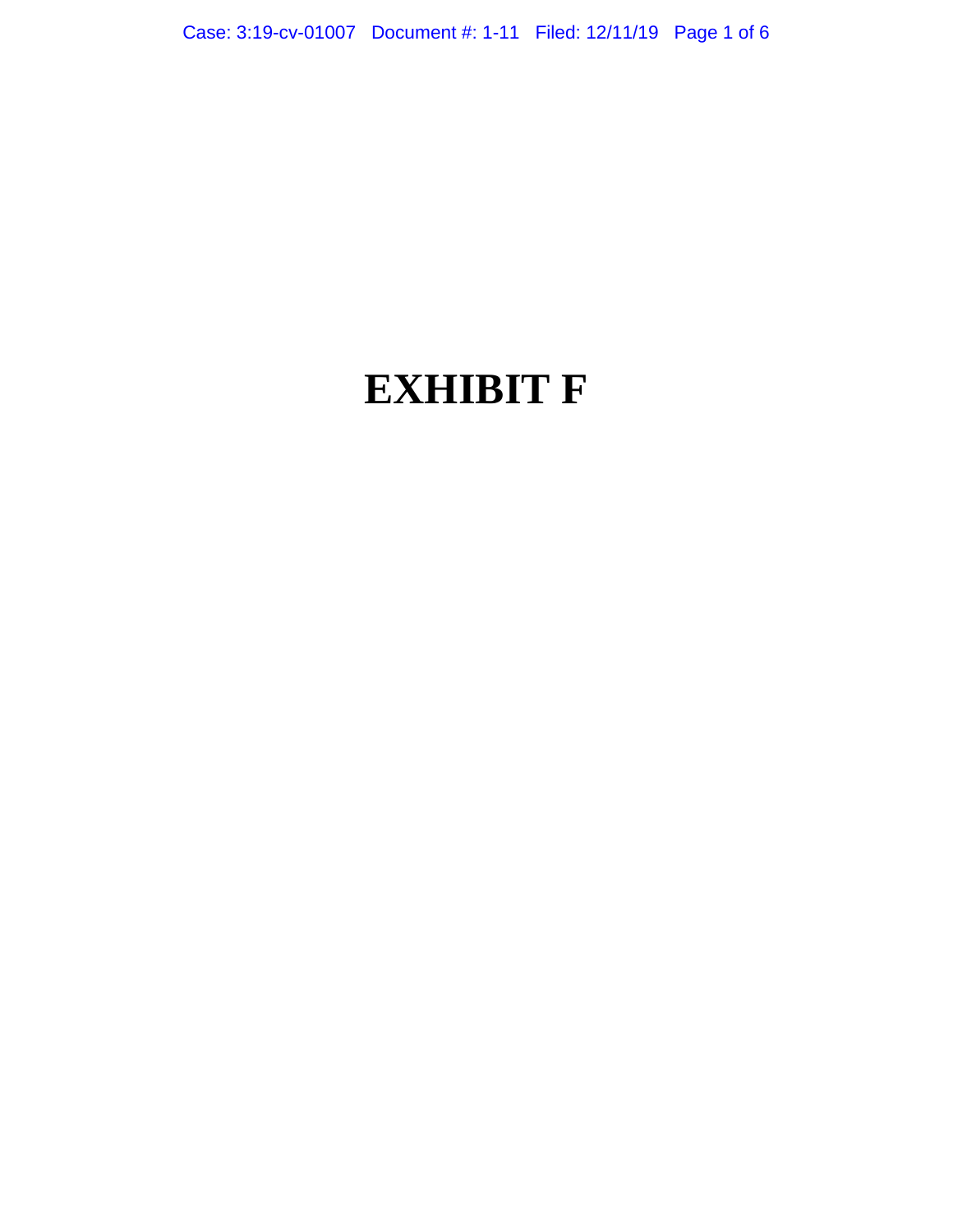

OMS History

Federal energy policies throughout the 1990s increased regionalization of the electric industry through the advent of wholesale energy markets and development of Regional Transmission Organizations and Independent System Operators to facilitate fair and open access to the transmission grid. To address the increased workload of following these evolving issues, multi-state organizations of retail utility regulators called Regional State Committees (RSC) were formed to

pool the work and increase the influence of the state regulators.

The Organization of MISO States is an RSC that was formed in June of 2003 by the regulators from fourteen Midwestern states and the province of Manitoba that had member utilities in what was then named the Midwest Independent System Operator (MISO). As MISO's (later changed to Midcontinent Independent System Operator) membership changed, the makeup of OMS did as well. In December 2013, OMS welcomed its five newest members from the south to achieve its current construct when the Entergy Region joined MISO.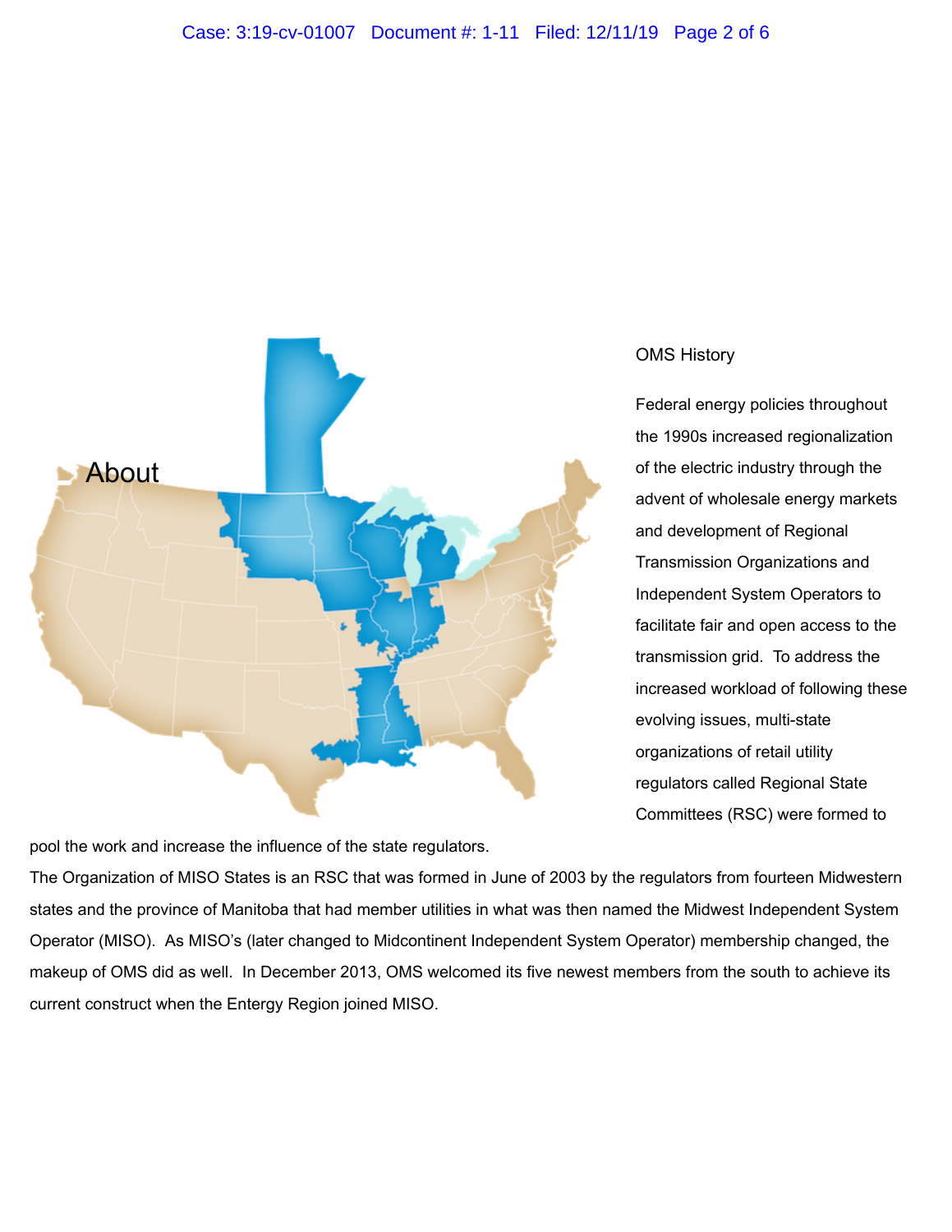## Leadership

[Click here for more information on OMS leaders](https://www.misostates.org/index.php/about/leadership)

## Members

[Click here for more information about our associate members](https://www.misostates.org/images/Members/OMS_Associate_Member_List_01Nov2019.pdf)

### About

## OMS Staff



Marcus [Hawkins](https://www.misostates.org/index.php/about/oms-staff/42-marcus-hawkins)

*Executive Director Direct Line: 515-207-3550 Email: [marcus@misostates.org](mailto:marcus@misostates.org)*

Marcus Hawkins was promoted to Executive Director of the Organization of MISO States effective January 1, 2019, after serving as Director of Member Services & Advocacy since September 2016.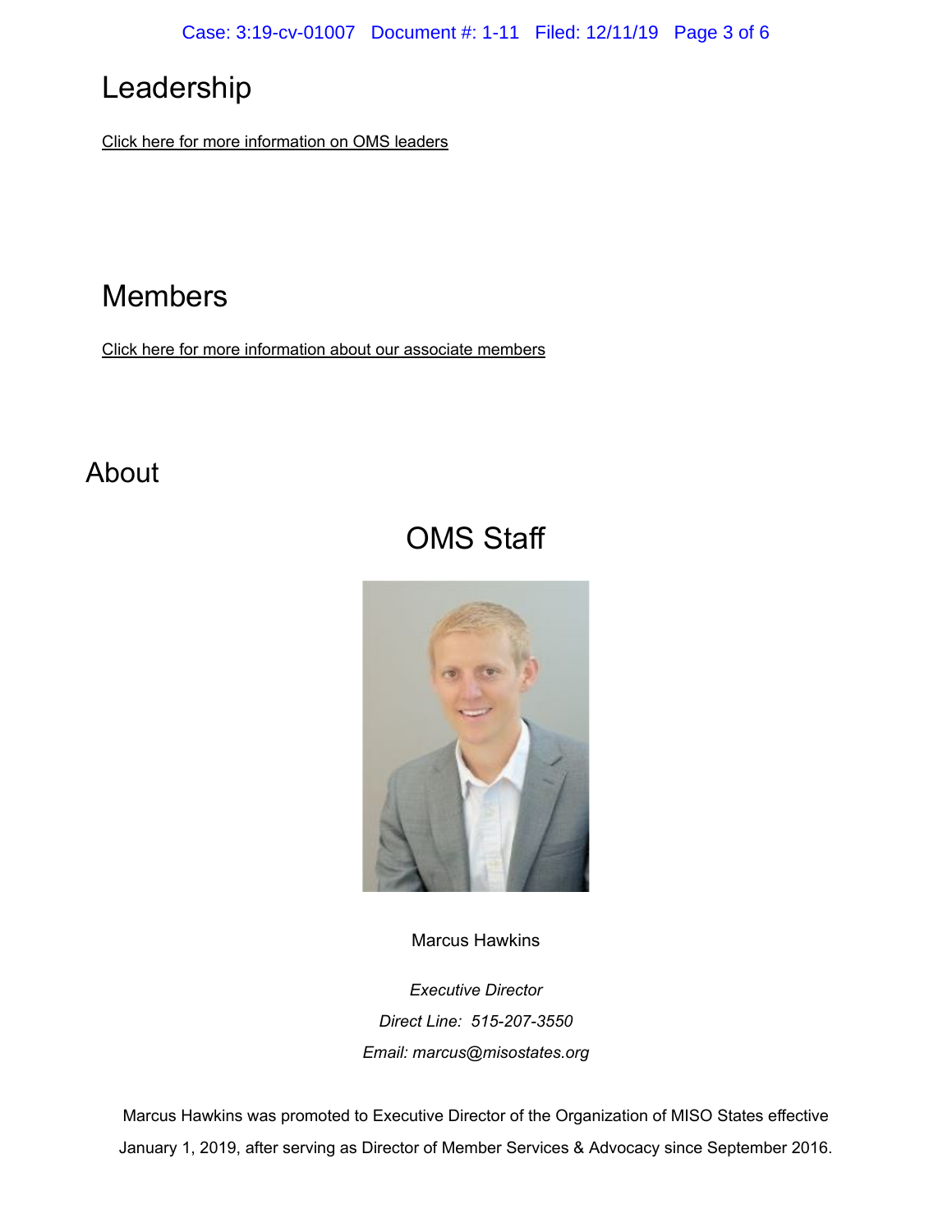Prior to <mark>OMSS, he Nas a Senio 7 Engineer meme</mark>#Division o<mark>F Reg</mark>ional Energy Mangets artific Public Service Commission of Wisconsin. He has additional power market experience from working as an Analyst at PA Consulting Group.



### About

Ben [Sloan](https://www.misostates.org/index.php/about/oms-staff/307-ben-sloan)

*Director of Regulatory Affairs Direct Line: 515-207-3551 Email: [ben@misostates.org](mailto:ben@misostates.org)*

Ben Sloan began working with the Organization of MISO States in March 2019. Previously he worked for the Mississippi Attorney General's Office in the Public Utilities Staff Division. There he followed and participated in various MISO-related stakeholder forums representing the Mississippi Public Service Commission.

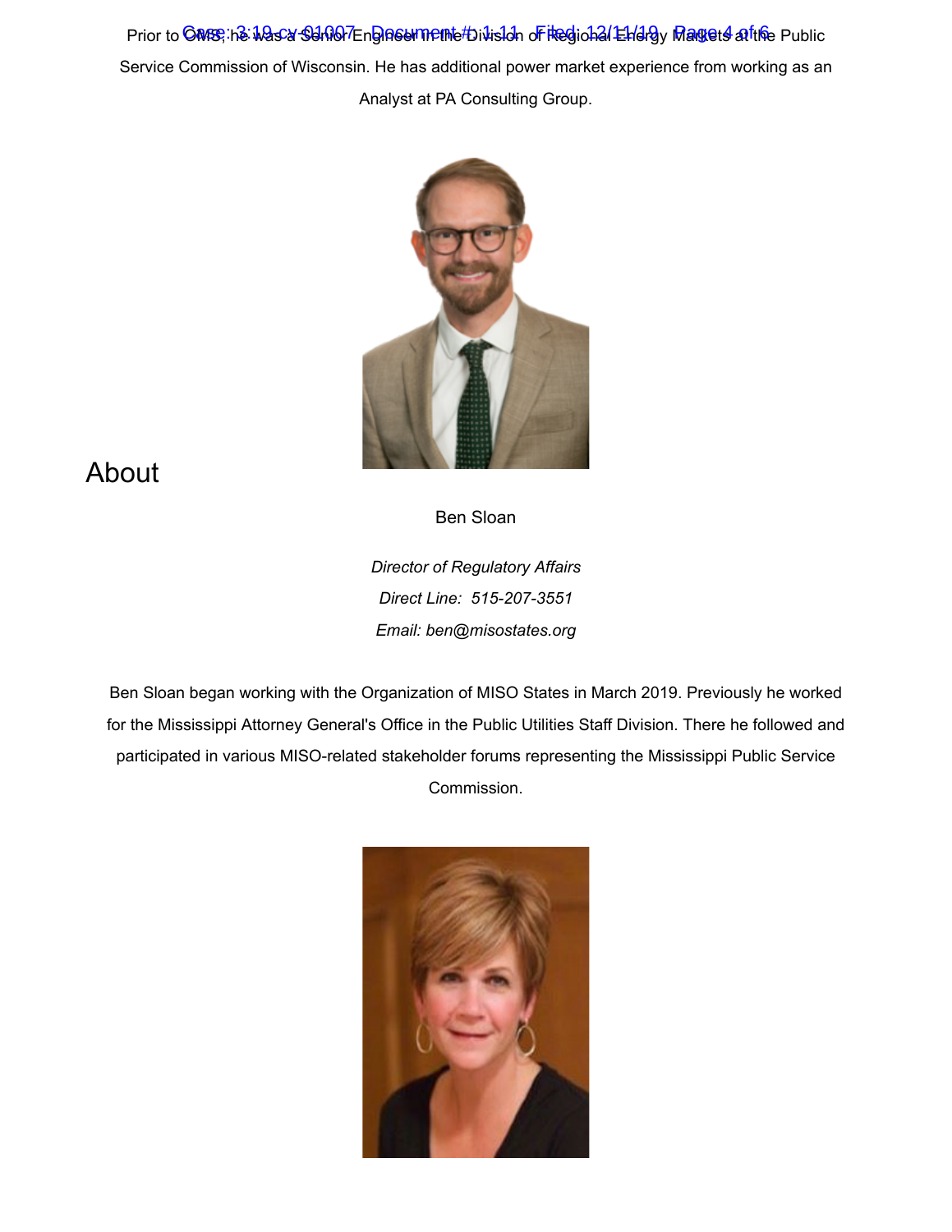#### Case: 3:19-cv-01007 Document bdudher Filed: 12/11/19 Page 5 of 6

*Office Manager Direct Line: 515-243-0742 Email: [colleen@misostates.org](mailto:colleen@misostates.org)*

Colleen Dougherty began work with the Organization of MISO States in February, 2014. Previously she worked as the Co-owner/Publisher of West Willow Publishing Group in Lynchburg, VA. There they published two quarterly, regional, home and garden resource magazines and worked on other small marketing projects.



[Kimberly](https://www.misostates.org/index.php/about/oms-staff/44-kimberly-odom) Odom

*Office Assistant Direct Line: 515-243-0742 Email: [kim@misostates.org](mailto:kim@misostates.org)*

Kim Odom began work with the Organization of MISO States in September, 2016. Previously she was with Corporate Image/LBS for over 20 years as a Customer Service Assistant. There she performed a variety of clerical duties and database management. She provided comprehensive support for staff, vendors and customers.

Our mission